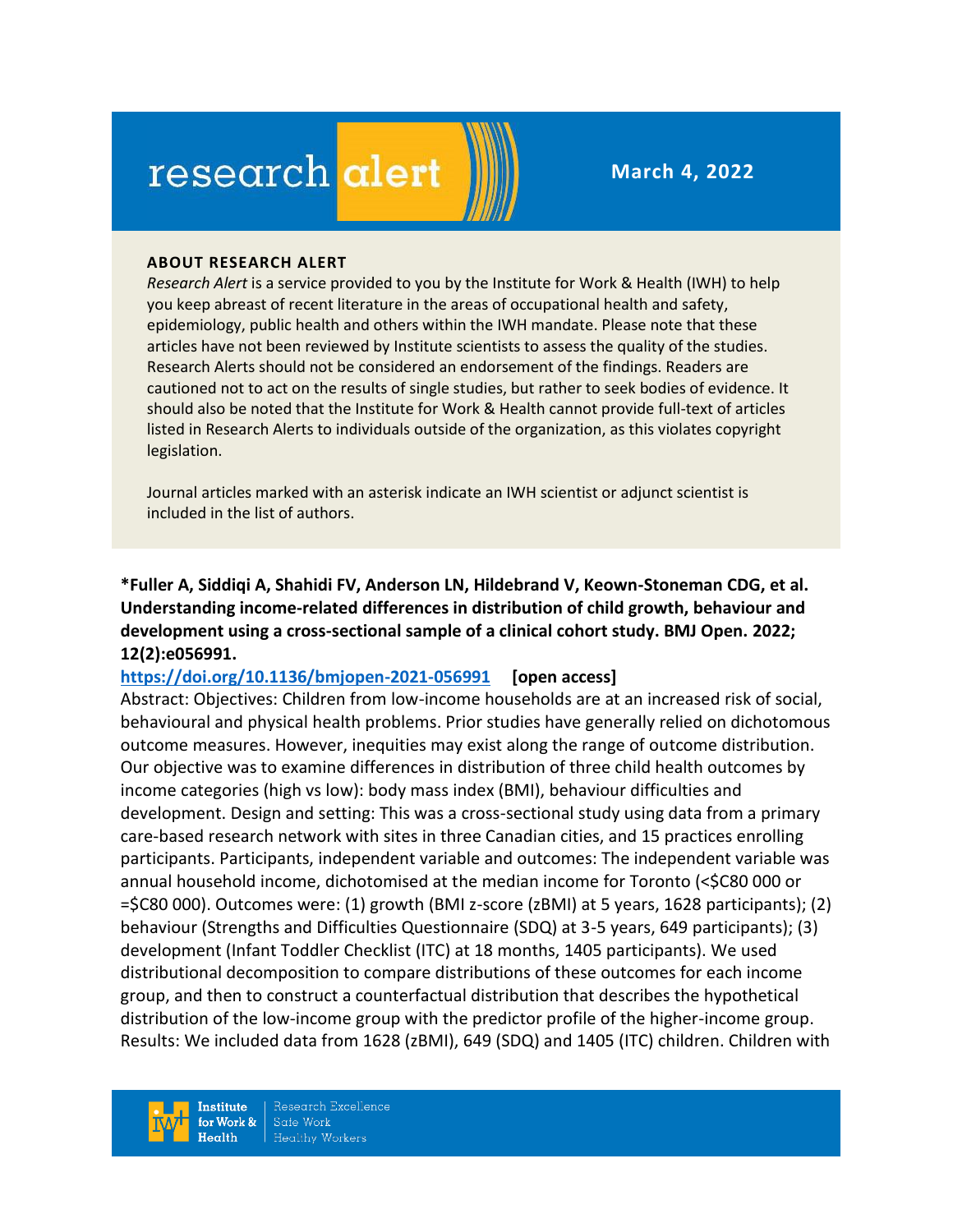lower family income had a higher risk distribution for all outcomes. For all outcomes, the counterfactual distribution, which represented the distribution of children with lower-income who were assigned the predictor profile of the higher-income group, was more favourable than their observed distributions. Conclusion: Comparing the distributions of child health outcomes and understanding different risk profiles for children from higher-income and lower-income groups can offer a deeper understanding of inequities in child health outcomes. These methods may offer an approach that can be implemented in larger datasets to inform future interventions.

# **\*Sharpe K, Afshar T, St-Hilaire F, and McLeod C. Return-to-work after work-related injury in the construction sector: a scoping review. Journal of Occupational Rehabilitation. 2022; [epub ahead of print].**

#### **<https://doi.org/10.1007/s10926-022-10028-9>**

Abstract: Purpose Construction remains one of the most hazardous and disabling industries worldwide. This scoping review was completed to identify barriers and facilitators related to return-to-work (RTW) after work injury in the construction industry and gaps in the literature. Methods We searched ten databases from 1990 to 2020 for academic and grey literature. Two independent reviewers screened citations for inclusion. One team member charted the data and a second team member reviewed the coding. Articles were included if they identified any barriers or facilitators to RTW in the construction industry. The findings were synthesized into overarching themes. Results Our search identified 6706 articles for screening, with 22 articles included in the final sample. Three articles used qualitative methods, while the remaining articles were quantitative. The majority of articles were from North America and published in academic journals. Overall, findings are organized under seven main themes: worker sociodemographic characteristics; injury characteristics; worker motivation; workplace goodwill; modified work and disability management; work disability systems; and access to healthcare. Some barriers and facilitators are more relevant to the construction industry compared with the general working population. Conclusions: The findings suggest that accommodations are possible for this industry but barriers still exist in identifying suitable work. More research is needed to investigate the role of union involvement, work disability management systems, gender, and organizational characteristics, such as multiple worksites, in relation to RTW in the construction industry

**Anderson O, McLennan V, and Randall C. Treatment and provider choice in worker injury rehabilitation: a systematic literature review. Journal of Vocational Rehabilitation. 2022; 56(1):43-53.** 

**<https://doi.org/10.3233/JVR-211171>** 

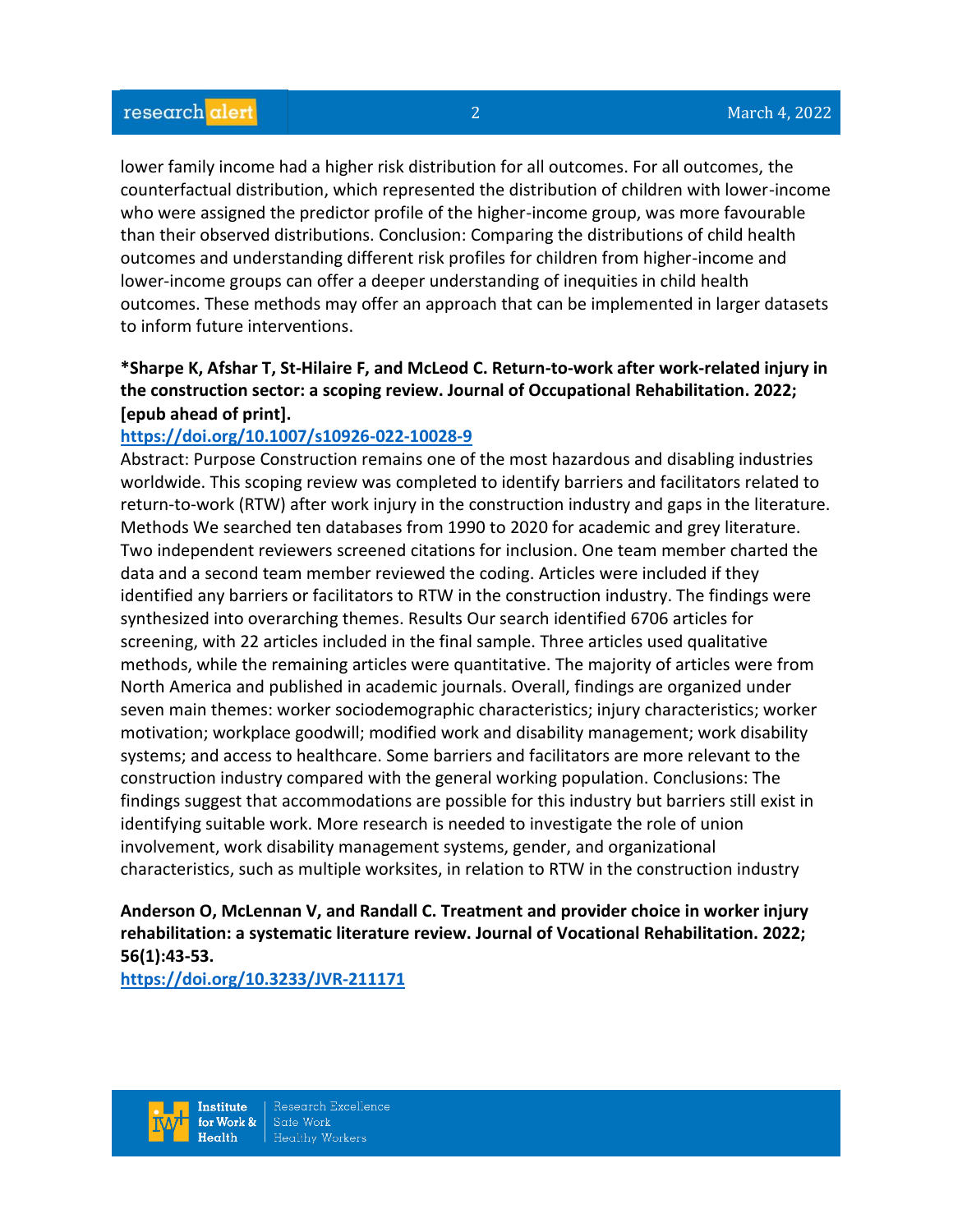**Canal-Rivero M, Armesto-Luque L, Rubio-Garcia A, Rodriguez-Menendez G, Garrido-Torres N, Capiton L, et al. Trauma and stressor-related disorders among health care workers during COVID-19 pandemic and the role of the gender: a prospective longitudinal survey. Journal of Affective Disorders. 2022; 302:110-122.** 

**<https://doi.org/10.1016/j.jad.2022.01.021> [open access]** Abstract: INTRODUCTION: Health-care Workers (HCW) are facing a critical situation caused by

Coronavirus Disease 2019 (COVID-19) which could impact on their mental health status. In addition, HCW women have been identified as a group at high-risk of developing psychological distress, although no previous longitudinal studies have explored this issue in a sample of HCW. AIMS: The main aim of the study was to observe the temporal pattern of the stress reactions among HCW as well as to explore its potential predictors of poor outcome. Moreover, we analyzed possible gender differences in stress reaction responses. METHODS: One thousand for hundred and thirty-two HCW responded an online survey including sociodemographic, clinical, and psychometric tests in May 2020 while 251 HCW answered in November 2020. Bivariate and multivariate analyses as well as repeated measures analyses were used to achieve the aims of the study. RESULTS: The proportion of HCW who fulfilled Acute Stress Disorder criteria did not change over the follow-up period, although we observed a significant improvement in stress reactions responses among HCW. Proximal factors were the most salient predictors of traumatic reactions. Repeated analyses revealed significant gender differences in acute stress reactions. In addition, women showed significantly greater improvement than men in re-experiencing the traumatic event and hyperarousal dimensions. CONCLUSIONS: Monitoring of working conditions as well as emotional reactions in HCW facing major disasters should be carried out to prevent the development of peritraumatic stress reactions. In addition, HCW women are characterized by a different pattern of progression in stress responses

# **Carlesso LC, Tousignant-Laflamme Y, Shaw W, Lariviere C, and Choiniere M. Exploring pain phenotypes in workers with chronic low back pain: application of IMMPACT recommendations. Canadian Journal of Pain. 2021; 5(1):43-55.**

#### **<https://doi.org/10.1080/24740527.2020.1870103> [open access]**

Abstract: Background: Chronic low back pain (CLBP) is a major cause of disability globally. Stratified care has been proposed as a means to improve prognosis and treatment but is generally based on limited aspects of pain, including biopsychosocial drivers. Aims: Following Initiative on Methods, Measurement, and Pain Assessment in Clinical Trials (IMMPACT) recommendations, the present study explored pain phenotypes with a sample of workers with CLBP, a population for which no pain phenotypes have been derived to date. Methods: A cross-sectional design was used with a sample of 154 workers with CLBP attending a rehabilitation clinic, recruited in person and from social media. Latent class analysis was used to identify subgroups of patients with different pain profiles based on ten pain indicators (pain variability, pain intensity, pain quality, somatization, sleep quality, depression, fatigue, pain catastrophizing, neuropathic pain, and central sensitization). Results: The majority of the

**Institute** for Work &  $Health$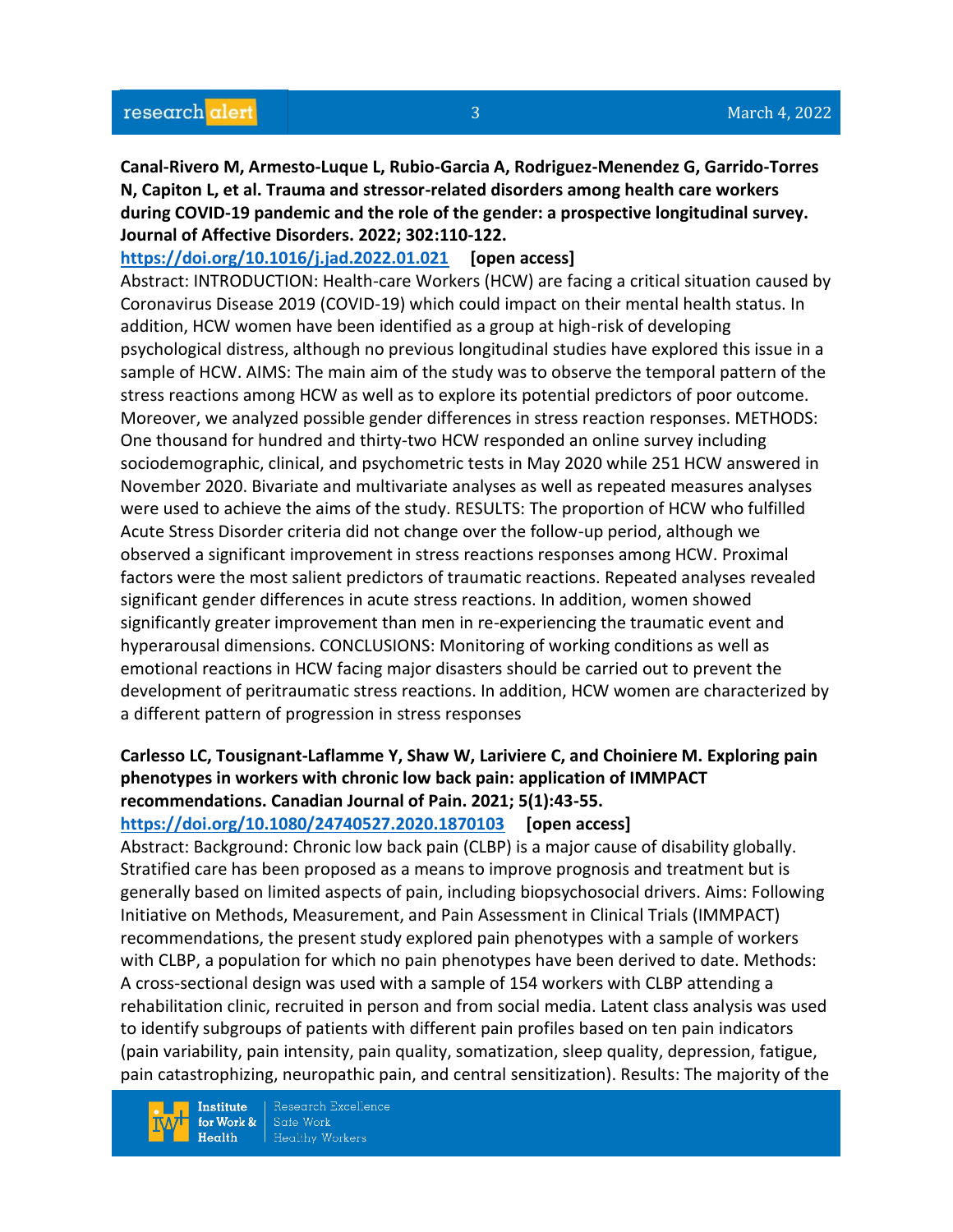sample (85%) were recruited through social media. Both the two-class and three-class solutions were found to be satisfactory in distinguishing phenotypes of workers with CLBP. Three variables proved particularly important in distinguishing between the pain phenotypespain quality, fatigue, and central sensitization-with higher scores on these indicators associated with pain phenotypes with higher pain burden. Increased chronic pain selfefficacy, work-related support, and perceived work abilities were protective risk factors for being in a higher pain burden class. Conclusions: The present study is the first to explore IMMPACT recommendations for pain phenotyping with workers with CLBP. Future prospective research will be needed to validate the proposed pain phenotypes

# **Dennerlein JT, Cavallari JM, Kim JHJ, and Green NH. The effects of a new seat suspension system on whole body vibration exposure and driver low back pain and disability: results from a randomized controlled trial in truck drivers. Applied Ergonomics. 2022; 98:103588. <https://doi.org/10.1016/j.apergo.2021.103588>**

Abstract: Through a randomized controlled trial, we evaluated the effects of an electromagnetic active seat suspension that reduces exposure of a long-haul truck driver to whole body vibration (WBV) on low back pain (LBP) and disability. Among 276 drivers recruited from six trucking terminals of a major US trucking company, 135 eligible drivers were assigned to either having an Active Seat (Intervention:  $n = 70$ ) - the BoseRide<sup>®</sup> electro-magnetic active seat - or Passive Seat (reference: n = 65) - a new version of their current seat (passive air suspension seat) - installed in their truck via block (terminal) randomization. Low back pain (LBP) severity, on a 0-10 scale and the Oswestry LBP Disability Index were collected before and 3-, 6-, 12-, 18-, and 24-months post seat installation. LBP severity and LBP disability scores were significantly lower post seat installation in both groups. At 3 months, LBP severity decreased -1.4 [95% CI: -2.1 to -0.7: n = 46] for drivers in the Active Seat arm, and - 1.5 [95% CI: -2.3 to -0.8: n = 41] for drivers in the Passive Seat arm. In a subset of drivers, WBV exposures were collected before and after the seat installation. WBV exposures significantly decreased post seat installation for Active Seat (p < 0.01) but not for Passive Seat (p = 0.15). While the new seat-suspension technology reduced WBV exposures, LBP appeared to be improved by multiple factors. These results were limited by the secondary prevention approach and the longer-term loss to follow up due to large rates of driver turnover typical for the industry.

### **Friedenberg R, Kalichman L, Ezra D, Wacht O, and Alperovitch-Najenson D. Work-related musculoskeletal disorders and injuries among emergency medical technicians and paramedics: a comprehensive narrative review. Archives of Environmental & Occupational Health. 2022; 77(1):9-17.**

#### **<https://doi.org/10.1080/19338244.2020.1832038>**

Abstract: The aim of this article was to review the current knowledge relating to work-related musculoskeletal disorders (WRMDs) and non-fatal injuries in emergency medical technicians and paramedics (EMTs-Ps). A literature search was conducted in PubMed, Google Scholar,

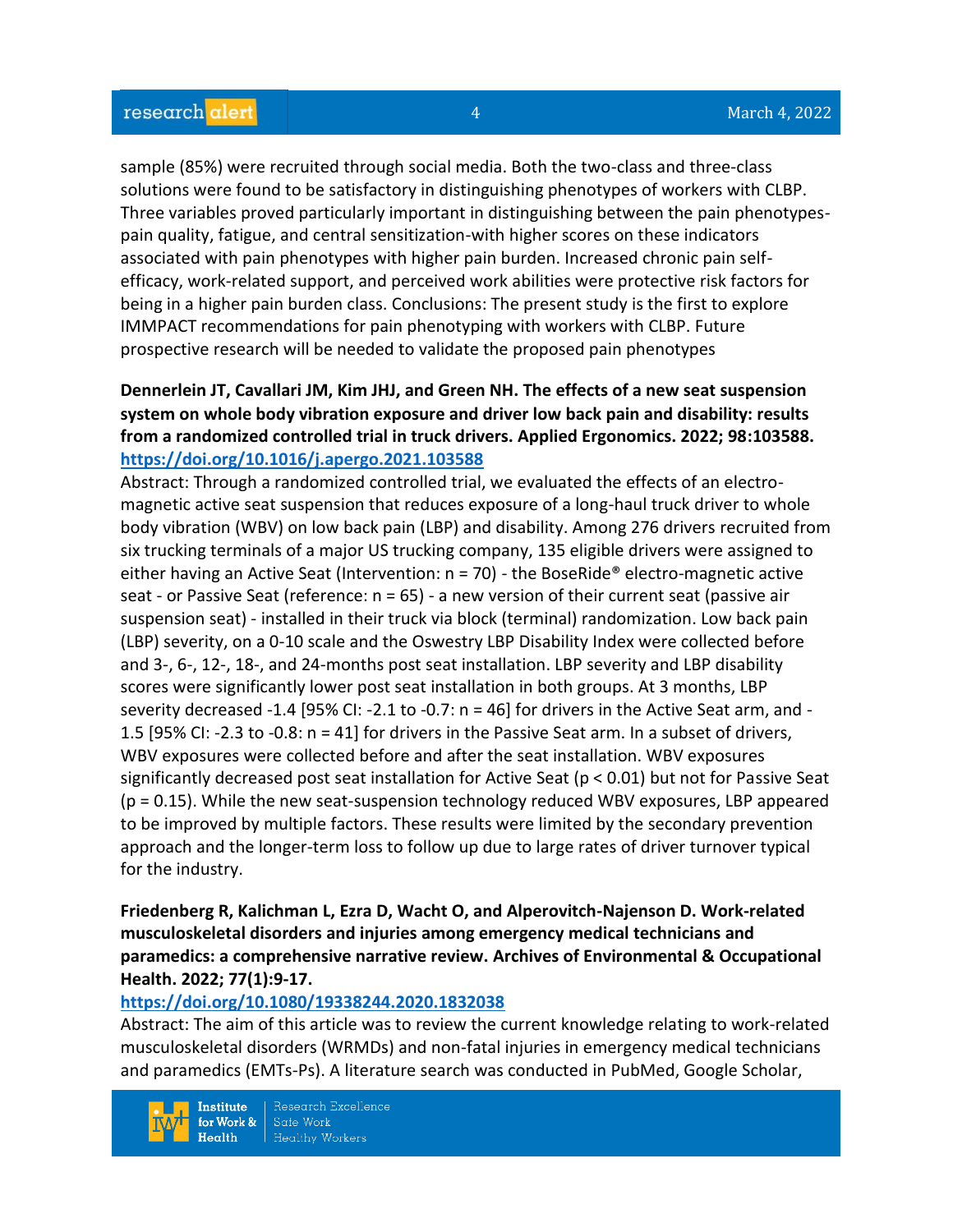and Clinical Key. The annual prevalence of back pain ranged from 30% to 66%, and back injuries and contusions from 4% to 43%. Falls, slips, trips, and overexertion while lifting or carrying patients or instruments ranged from 10% to 56%, with overexertion being the most common injury. Risk factors were predominantly lifting, working in awkward postures, loading patients into the ambulance, and cardiopulmonary resuscitation procedures. Lack of job satisfaction and social support was associated with WRMDs and injuries. EMTs-Ps had the highest rate of worker compensation claim rates compared to other healthcare professionals. Positive ergonomic intervention results included electrically powered stretchers, backboard wheeler, descent control system, and the transfer sling

# **Herttua K, Ahrenfeldt LJ, and Paljarvi T. Risk of major chronic diseases in transport, rescue and security industries: a longitudinal register-based study. Occupational and Environmental Medicine. 2022; 79(3):162-168.**

#### **<https://doi.org/10.1136/oemed-2021-107764>**

Abstract: Objective: To investigate the risk of hospitalisation for major chronic diseases across representative transport, rescue and security industries. Methods: We performed a registerbased study of 624 571 workers from six industries in Denmark between 2000 and 2005, followed up hospitalisation for chronic diseases up to 17 years, and compared with a 20% random sample of the economically active population. Results: HR from the Cox regression models showed that seafarers had higher risk of lung cancer (men: 1.54, 95% CI 1.31 to 1.81; women: 1.63, 95% CI 1.13 to 2.36), and male seafarers had higher risk of diabetes (1.32, 95% CI 1.21 to 1.43) and oral cancer (1.51, 95% CI 1.21 to 1.88). Men and women in land transport had increased risk of diabetes (men: 1.68, 95% CI 1.63 to 1.73; women 1.55, 95% CI 1.40 to 1.71) and chronic respiratory disease (men: 1.21, 95% CI 1.16 to 1.25; women 1.42, 95% CI 1.32 to 1.53). Among women, a higher risk of gastrointestinal cancer was observed in aviation (1.53, 95% CI 1.23 to 1.89) and police force (1.29, 95% CI 1.01 to 1.65), oral cancer in defence forces (1.83, 95% CI 1.20 to 2.79), and chronic respiratory disease in rescue service (1.47, 95% CI 1.21 to 1.77), while men in defence forces, police force and rescue service had mainly lower risk of these chronic diseases. Conclusions: We observed considerable health disparities from chronic diseases across transport, rescue and security industries, with workers in seafaring and land transport generally bearing the greatest relative burden.

# **Huang CY and Liu YC. Influence of need for cognition and psychological safety climate on information elaboration and team creativity. European Journal of Work and Organizational Psychology. 2022; 31(1):102-116.**

**<https://doi.org/10.1080/1359432X.2021.1932815>** 

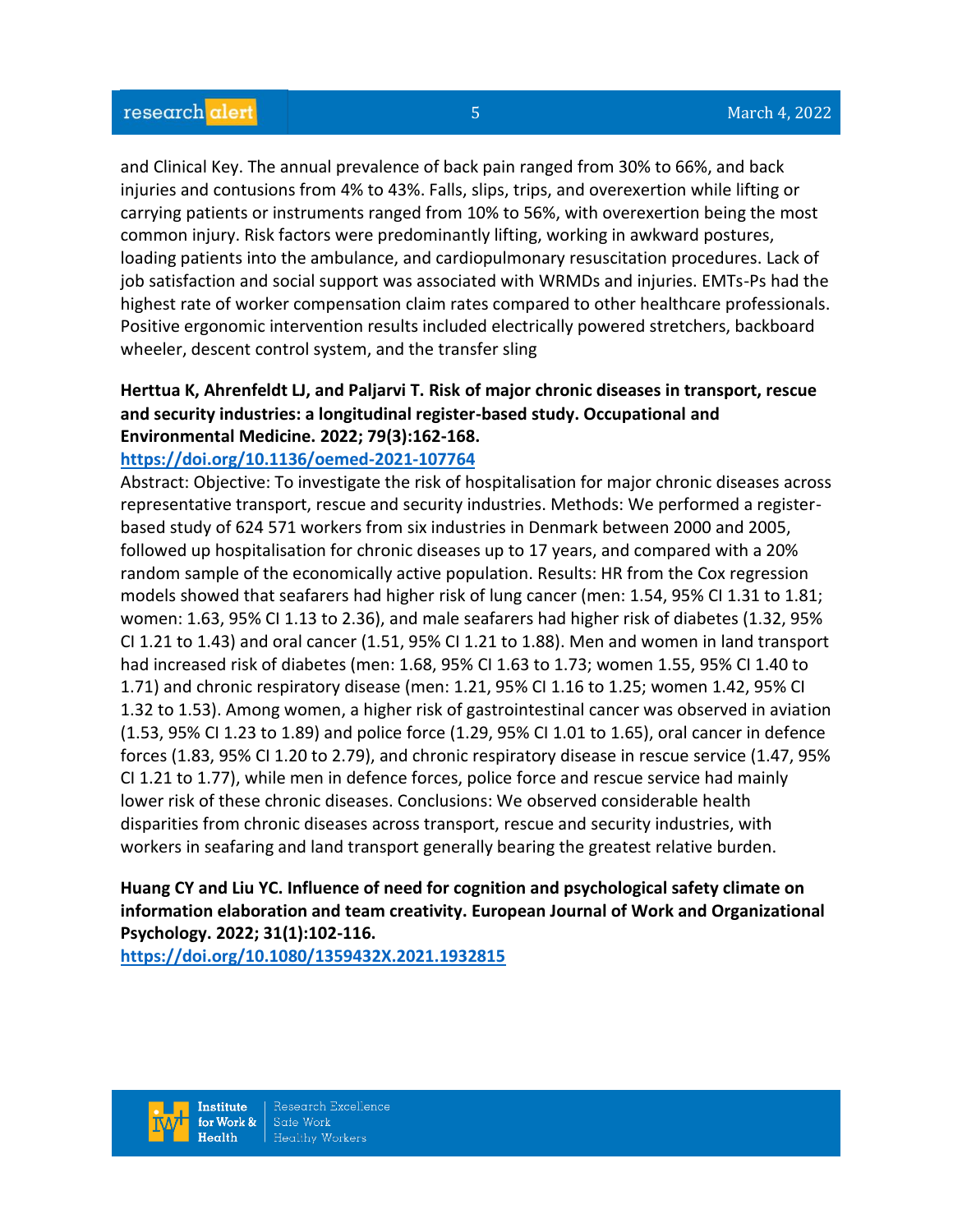#### **Jacobsen PA, Andersen MP, Gislason G, Phelps M, Butt JH, Kober L, et al. Return to work after COVID-19 infection: a Danish nationwide registry study. Public Health. 2022; 203:116- 122.**

### **<https://doi.org/10.1016/j.puhe.2021.12.012> [open access]**

Abstract: OBJECTIVES: This study aimed to explore return to work after COVID-19 and how disease severity affects this. STUDY DESIGN: This is a Nationwide Danish registry-based cohort study using a retrospective follow-up design. METHODS: Patients with a first-time positive SARS-CoV-2 polymerase chain reaction test between 1 January 2020 and 30 May 2020, including 18-64 years old, 30-day survivors, and available to the workforce at the time of the first positive test were included. Admission types (i.e. no admission, admission to nonintensive care unit [ICU] department and admission to ICU) and return to work was investigated using Cox regression standardised to the age, sex, comorbidity and educationlevel distribution of all included subjects with estimates at 3 months from positive test displayed. RESULTS: Among the 7466 patients included in the study, 81.9% (6119/7466) and 98.4% (7344/7466) returned to work within 4 weeks and 6 months, respectively, with 1.5% (109/7466) not returning. Of the patients admitted, 72.1% (627/870) and 92.6% (805/870) returned 1 month and 6 months after admission to the hospital, with 6.6% (58/870) not returning within 6 months. Of patients admitted to the ICU, 36% (9/25) did not return within 6 months. Patients with an admission had a lower chance of return to work 3 months from positive test (relative risk [RR] 0.95, 95% confidence interval [CI] 0.94-0.96), with the lowest chance in patients admitted to an ICU department (RR 0.54, 95% CI 0.35-0.72). Female sex, older age, and comorbidity were associated with a lower chance of returning to work. CONCLUSION: Hospitalised patients with COVID-19 infection have a lower chance of returning to work with potential implications for postinfection follow-up and rehabilitation

# **Jansen J, Boot CRL, Alma MA, and Brouwer S. Exploring employer perspectives on their supportive role in accommodating workers with disabilities to promote sustainable RTW: a qualitative study. Journal of Occupational Rehabilitation. 2022; 32(1):1-12.**

### **<https://doi.org/10.1007/s10926-021-10019-2>**

Abstract: PURPOSE: Employers play an important role in facilitating sustainable return to work (RTW) by workers with disabilities. The aim of this qualitative study was to explore how employers who were successful in retaining workers with disabilities at work fulfilled their supportive role, and which facilitators were essential to support these workers throughout the RTW process. METHODS: We conducted a semi-structured interview study among 27 employers who had experience in retaining workers with disabilities within their organization. We explored the different phases of RTW, from the onset of sick leave until the period, after 2-years of sick-leave, and when they can apply for disability benefit. We analyzed data by means of thematic analysis. RESULTS: We identified three types of employer support: (1) instrumental (offering work accommodations), (2) emotional (encouragement, empathy, understanding) and (3) informational (providing information, setting boundaries). We identified three facilitators of employer support (at organizational and supervisor levels):

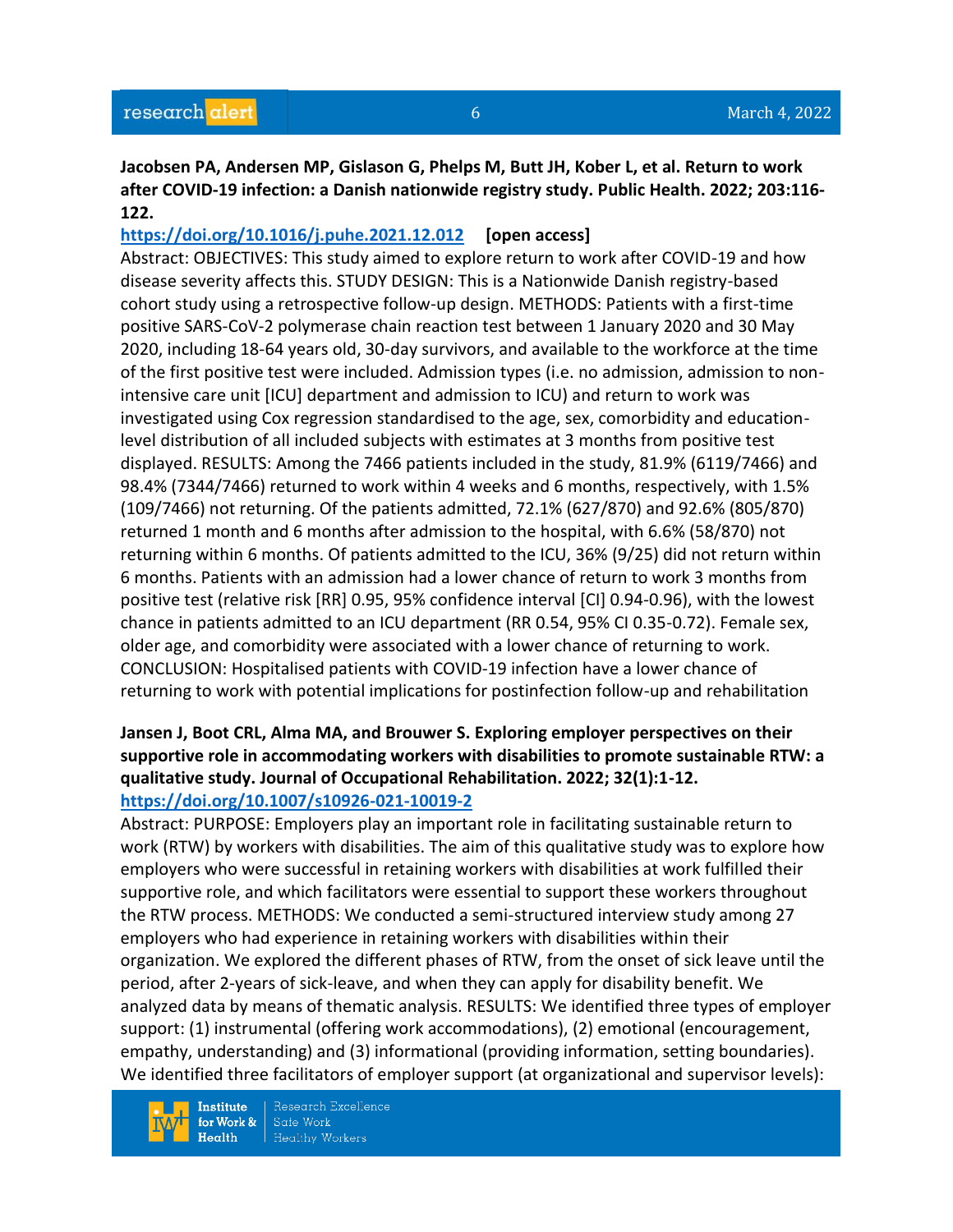(1) good collaboration, including (in)formal contact and (in)formal networks; (2) employer characteristics, including supportive organizational culture and leadership skills; and (3) worker characteristics, including flexibility and self-control. CONCLUSIONS: Employers described three different possible types of support for the worker with disabilities: instrumental, emotional, and informational. The type and intensity of employer support varies during the different phases, which is a finding that should be further investigated. Good collaboration and flexibility of both employer and worker were reported as facilitators of optimal supervisor/worker interaction during the RTW process, which may show that sicklisted workers and their supervisors have a joint responsibility for the RTW process. More insight is needed on how this supervisor/worker interaction develops during the RTW process

#### **Leger KA, Lee S, Chandler KD, and Almeida DM. Effects of a workplace intervention on daily stressor reactivity. Journal of Occupational Health Psychology. 2022; 27(1):152-163. <https://doi.org/10.1037/ocp0000297>**

Abstract: Heightened affective and physical reactions to daily stressful events predict poor long-term physical and mental health outcomes. It is unknown, however, if an experimental manipulation designed to increase interpersonal resources at work can reduce associations between daily stressors and physical and affective well-being. The present study tests the effects of a workplace intervention designed to increase supervisor support for family and personal life and schedule control on employees' affective and physical reactivity to daily stressors in different domains (i.e., work, home, interpersonal, and noninterpersonal stressors). Participants were 102 employed parents with adolescent children from an information technology (IT) division of a large U.S. firm who participated in the Work, Family, and Heath Study. Participants provided 8-day daily diary data at baseline and again at a 12 month follow-up after the implementation of a workplace intervention. Multilevel models revealed that the intervention significantly reduced employees' negative affect reactivity to work stressors and noninterpersonal stressors, compared to the usual practice condition. Negative reactivity did not decrease for nonwork or interpersonal stressors. The intervention also did not significantly reduce positive affect reactivity or physical symptom reactivity to any stressor type. Results demonstrate that making positive changes in work environments, including increasing supervisor support and flexible scheduling, may promote employee health and well-being through better affective responses to common daily stressors at work. (PsycInfo Database Record (c) 2022 APA, all rights reserved)

# **Lin SL. Generalized anxiety disorder during COVID-19 in Canada: gender-specific association of COVID-19 misinformation exposure, precarious employment, and health behavior change. Journal of Affective Disorders. 2022; 302:280-292.**

**<https://doi.org/10.1016/j.jad.2022.01.100> [open access]**

Abstract: Background: Growing evidence has demonstrated the mental health sequelae of the COVID-19 pandemic. Few studies have examined how pandemic-related stressors and resilience factors of anxiety affect women and men differently in Canada. Methods:

**Institute** for Work &  $Health$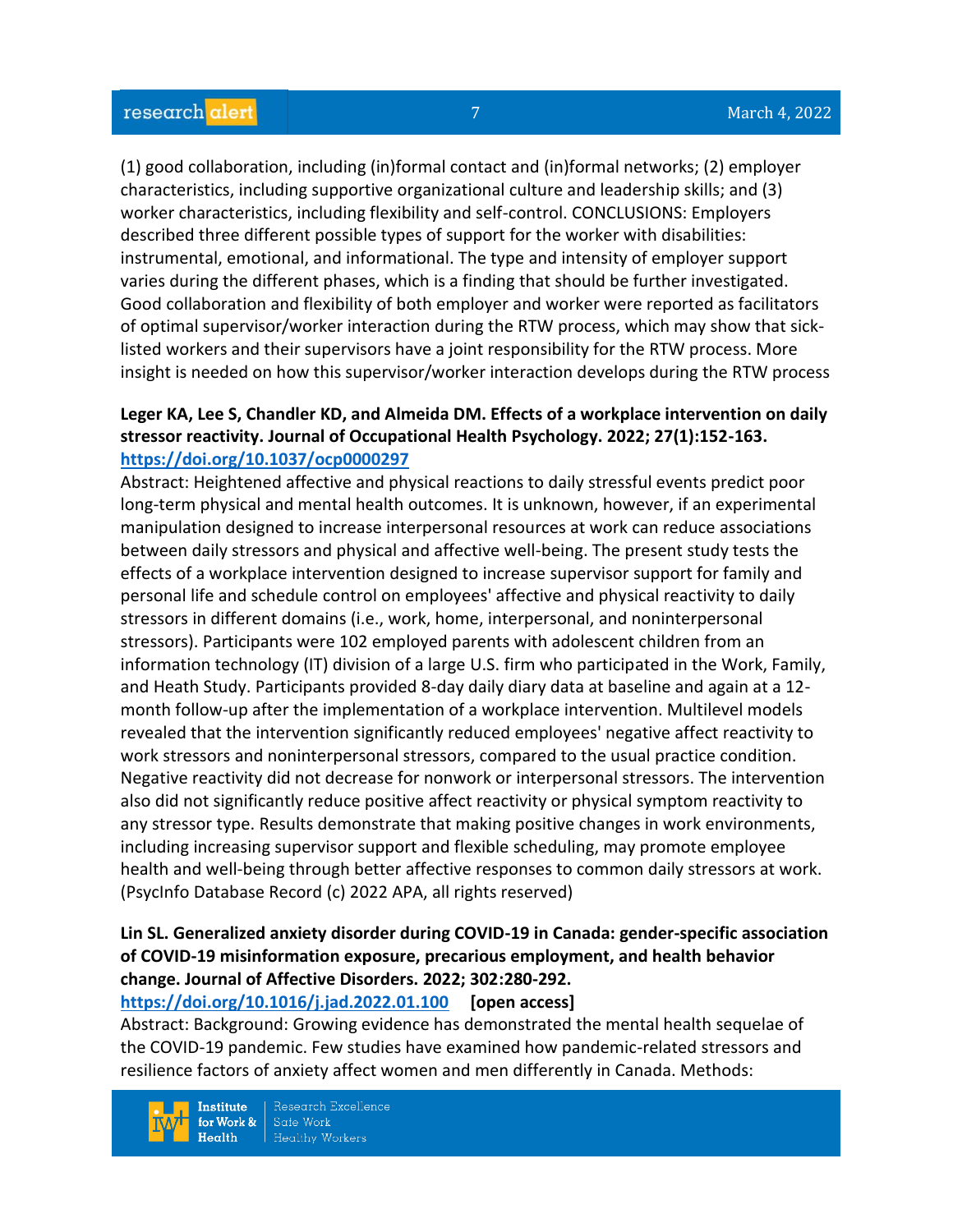Population-based data from the Canadian Perspective Survey Series (CPSS-4: July 20 to 26, 2020) were analyzed to examine the relationship between Generalized Anxiety Disorder-7 scale (GAD-7) with COVID-19 misinformation exposure, precarious employment, and health behavior changes, after adjusting for socio-demographic variables. Stratified by gender, two multinomial logistic regression were conducted to calculate the likelihood of having minimalmild anxiety (1= GAD score <10) and moderate-severe anxiety (GAD score =10), compared to no anxiety symptoms (GAD=0). Results: Overall, respondents (n = 3,779) were mainly Canadian-born (76.3%), aged >25 years (85.4%) and high school graduate (87.9%). The population prevalence of moderate-severe GAD was 13.6%, with women significantly higher than men (17.2% vs. 9.9%,  $p<0.001$ ). For women (n = 2,016), GAD was associated with being absent from work due to COVID-19 reasons (OR=3.52, 99% CI:1.12-11.04), younger age (ORs range from 2.19 to 11.01, p's<0.01), being single/widowed (OR=2.26, 99% CI 1.18-4.33), no past-week contacts outside household (OR=2.81, 99% CI:1.24-6.37), no outdoor exercise  $(OR=1.86, 99\% CI:1.13-3.07)$ . For men  $(n = 1.753)$ , GAD was associated with frequent fake news exposure (dose-response relations: ORs range from 3.14 to 6.55, p's<0.01), increased time of watching TV (OR=2.62, 99% CI: 1.31 - 5.27), no indoor exercise (OR=1.91, 99% CI:1.07- 3.42). For both genders, GAD was associated with increased intake of alcohol, cannabis, and junk/sweet food (p's<0.01). Limitations: Cross-sectional data prohibits causal inferences; selfreporting biases of GAD symptoms requires confirmation with diagnostic records. Conclusion: The gendered impact of the COVID-19 pandemic was observed in the associations between clinically significant anxiety with COVID-19 misinformation exposure, job precarity, and addictive behaviors in Canada. Mental health interventions need to be gender responsive and should tackle upstream social determinants of health in this public health emergency.

### **Motreff Y, Pirard P, Vuillermoz C, Rabet G, Petitclerc M, Stene LE, et al. Mental health care utilization by first responders after Paris attacks. Occupational Medicine. 2022; 72(2):81-90. <https://doi.org/10.1093/occmed/kqab150> [open access]**

Abstract: BACKGROUND: First responders (FRs) are frequently exposed to potentially traumatic events, including terror attacks, and may consequently be at risk of developing mental health disorders. Prior research suggests that FRs with mental health disorders often do not receive appropriate treatment. More knowledge is needed about their use of mental health care (MHC). AIMS: This study aimed to identify factors associated with receiving immediate support, post-immediate support and engagement in MHC among FRs of the November 2015 terror attacks in Paris. METHODS: A web-based study was conducted 8-12 months after the attacks on 663 FRs who were mobilized during the night and/or the aftermath of the attacks. Logistic regression was performed to analyse factors associated with MHC. RESULTS: Overall, 44 FRs sought MHC. Among FRs with post-traumatic stress disorder (PTSD), partial PTSD or depression (n = 60), 38% sought MHC (n = 23). Postimmediate support was associated with immediate support, and both were associated with knowing someone who could help regarding the potential psychological risks following a traumatic event. MHC engagement was associated with a history of MHC, post-immediate

**Institute** for Work &  $Health$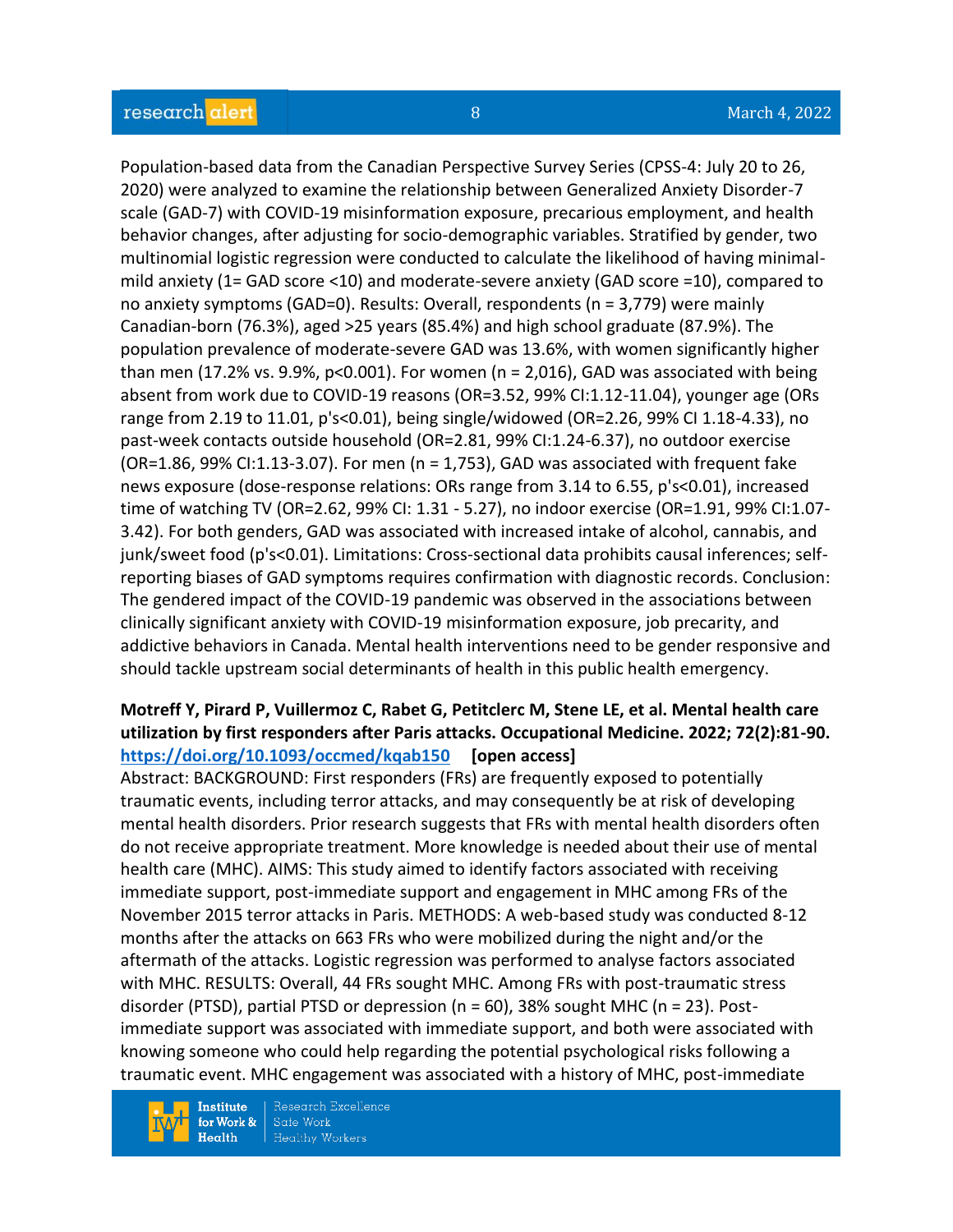support and the presence of PTSD, partial PTSD or depression. CONCLUSIONS: Among FRs with PTSD, partial PTSD or depression, few sought MHC. Improved access to MHC for FRs after terror attacks is essential. Knowing someone who could help regarding potential psychological risks may facilitate immediate and/or post-immediate support. Furthermore, post-immediate support could encourage engagement in MHC. Efforts should be made before and after potentially traumatic events to ensure mental health education for FR

### **Pleban D, Radosz J, Kryst L, and Surgiewicz J. Assessment of working conditions in medical facilities due to noise. International Journal of Occupational Safety & Ergonomics. 2021; 27(4):1199-1206.**

#### **<https://doi.org/10.1080/10803548.2021.1987692>**

Abstract: Factors related to the working environment (e.g. inadequate lighting, excessive noise, poor condition of premises) contribute to neglect in the work of medical personnel, while also causing health effects in their body. This article presents the results of the assessment of working conditions in workplaces at selected medical facilities in Poland. This assessment was based on survey results. The survey was conducted by means of a questionnaire among more than 300 physicians, nurses and diagnostic laboratory staff. The average grading of noise annoyance in workplaces on a scale from 0 to 10 was 2.77, and therefore noise was assessed as a slight inconvenience

# **Ravinskaya M, Verbeek JH, Langendam M, Daams JG, Hulshof CTJ, Madan I, et al. Extensive variability of work participation outcomes measured in randomized controlled trials: a systematic review. Journal of Clinical Epidemiology. 2022; 142:60-99.**

#### **<https://doi.org/10.1016/j.jclinepi.2021.10.013> [open access]**

Abstract: OBJECTIVE: To investigate how work participation outcomes in randomized controlled trials are measured internationally and across disciplines. STUDY DESIGN AND SETTING: We identified trials that reported on work participation in Medline, Embase, PsycINFO and Cochrane Central published between 2014 and 2019. Screening, selection, and data extraction were done by two authors independently. We grouped outcomes into four categories ("employment status", "absence from work", "at-work productivity loss," and "employability") and created subcategories according to how the outcome was measured. RESULTS: From 10,022 database hits we selected 269 trials reporting on 435 work participation outcomes. Authors used inconsistent outcome terminology to describe the measured constructs. Grouped in four main categories we identified 70 outcomes that reported on "employment status", 196 on "absence from work" and return-to-work, 132 on "at-work productivity loss," and 37 on "employability" outcomes. Variability in measurement methods existed across all categories. Employment status and absenteeism measures consisted mostly of clinimetrically unvalidated tools. "At-work productivity loss" and "employability" were measured by at least 41 different questionnaires. CONCLUSION: Extensive variability exists among trials in the measurement of outcomes, measurement

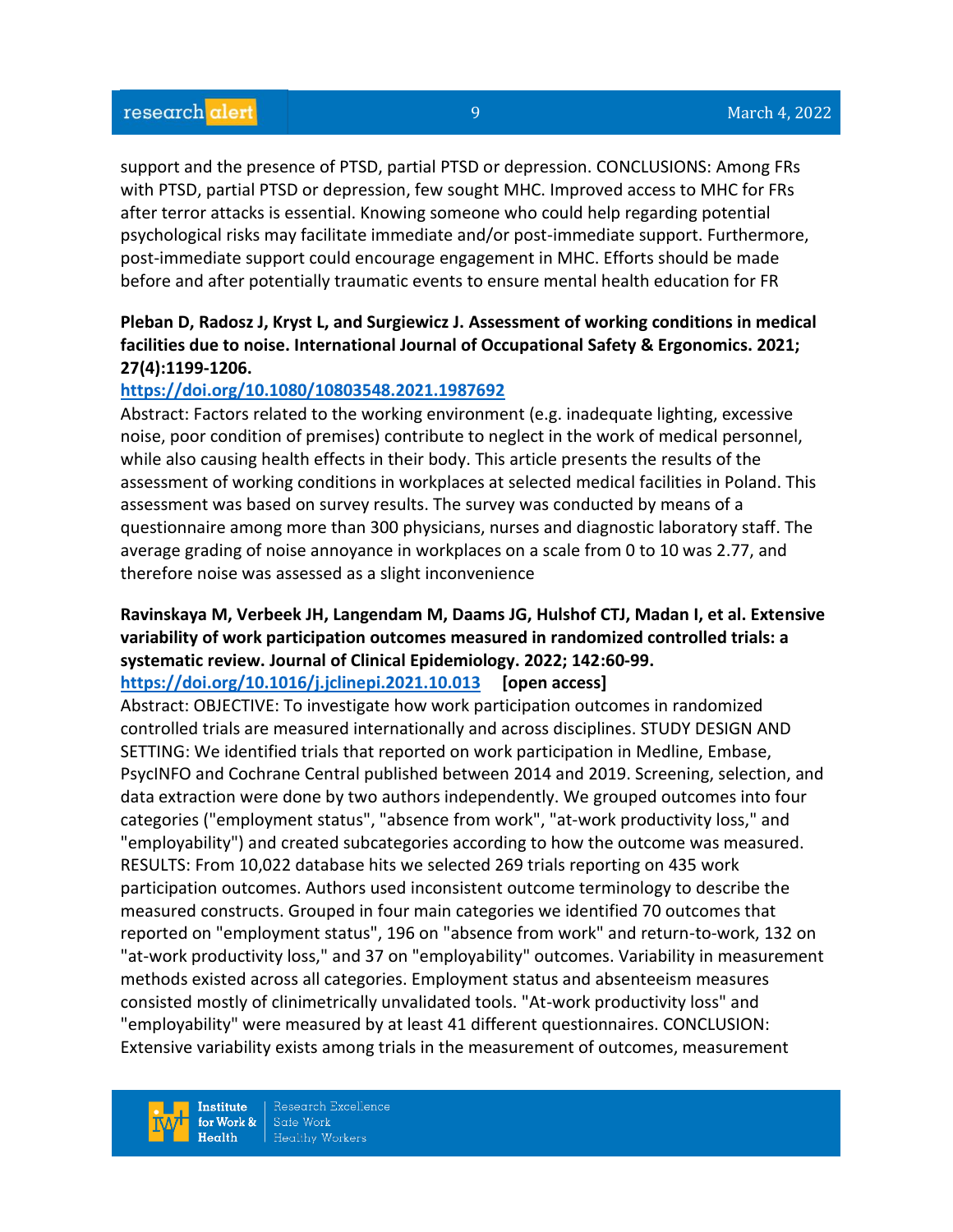methods and measurement instruments that focus on work participation. This study is a first step towards the development of a Core Outcome Set for work participation

### **Shaikh A, Mohapatra S, and Chandrasekaran B. "Occupational sitting kills; but who cares?": quantitative analysis of barriers and facilitators of sedentary behavior in Indian white-collar workers. Archives of Environmental & Occupational Health. 2022; 77(2):96-108. <https://doi.org/10.1080/19338244.2020.1853018>**

Abstract: The knowledge, attitude and practices of employees and employers toward reducing sedentary behavior (SB) and improving physical activity (PA) at Indian workplaces remain unclear. A bespoke questionnaire assessing barriers and facilitators of occupational SB and PA practices as informed by the theoretical framework and behavioral change wheel model was adapted. Two hundred and three white-collar workers (both employees and managers) from eight corporate sectors were inquired about the SB, and PA practices at workplaces. The dichotomous variables of barriers and facilitators were analyzed by nonparametric tests. Excessive sitters had good knowledge (>75%), good attitude (>85%) but poor workplace SB and PA practice (>90%). Workplace SB, or PA practices differed between employers and employees. Low practice of workplace PA or SB interventions may be due to lack of workplace policies for SB interventions

**Sojourner A and Yang J. Effects of union certification on workplace-safety enforcement: regression-discontinuity evidence. ILR Review. 2020; 75(2):373-401. <https://doi.org/10.1177/0019793920953089>** 

# **Somaraju AV, Griffin DJ, Olenick J, Chang CD, and Kozlowski SWJ. The dynamic nature of interpersonal conflict and psychological strain in extreme work settings. Journal of Occupational Health Psychology. 2022; 27(1):53-73.**

#### **<https://doi.org/10.1037/ocp0000290>**

Abstract: Humanity will mount interplanetary exploration missions within the next two decades, supported by a growing workforce operating in isolated, confined, and extreme (ICE) conditions of space. How will future space workers fare in a closed social world while subjected to persistent stressors? Using a sample of 32 participants operating in ICE conditions over the course of 30-45 days, we developed and tested a dynamic model of conflict and strain. Drawing on conservation of resources (COR) theory, we investigated reciprocal relationships between different forms (i.e., task and relationship) of conflict, and between conflict and strain. Results demonstrated evidence for a resource threat feedback loop as current-day task conflict predicted next-day relationship conflict and current-day relationship conflict predicted next-day task conflict. Additionally, results indicated support for a resource loss feedback loop as current-day relationship conflict predicted next-day strain, and current-day strain predicted next-day relationship conflict. Moreover, we found that job conditions affected these associations as current-day relationship conflict was more associated with next-day task conflict when next-day workload was high, but not when next-

**Institute** for Work &  $Heath$